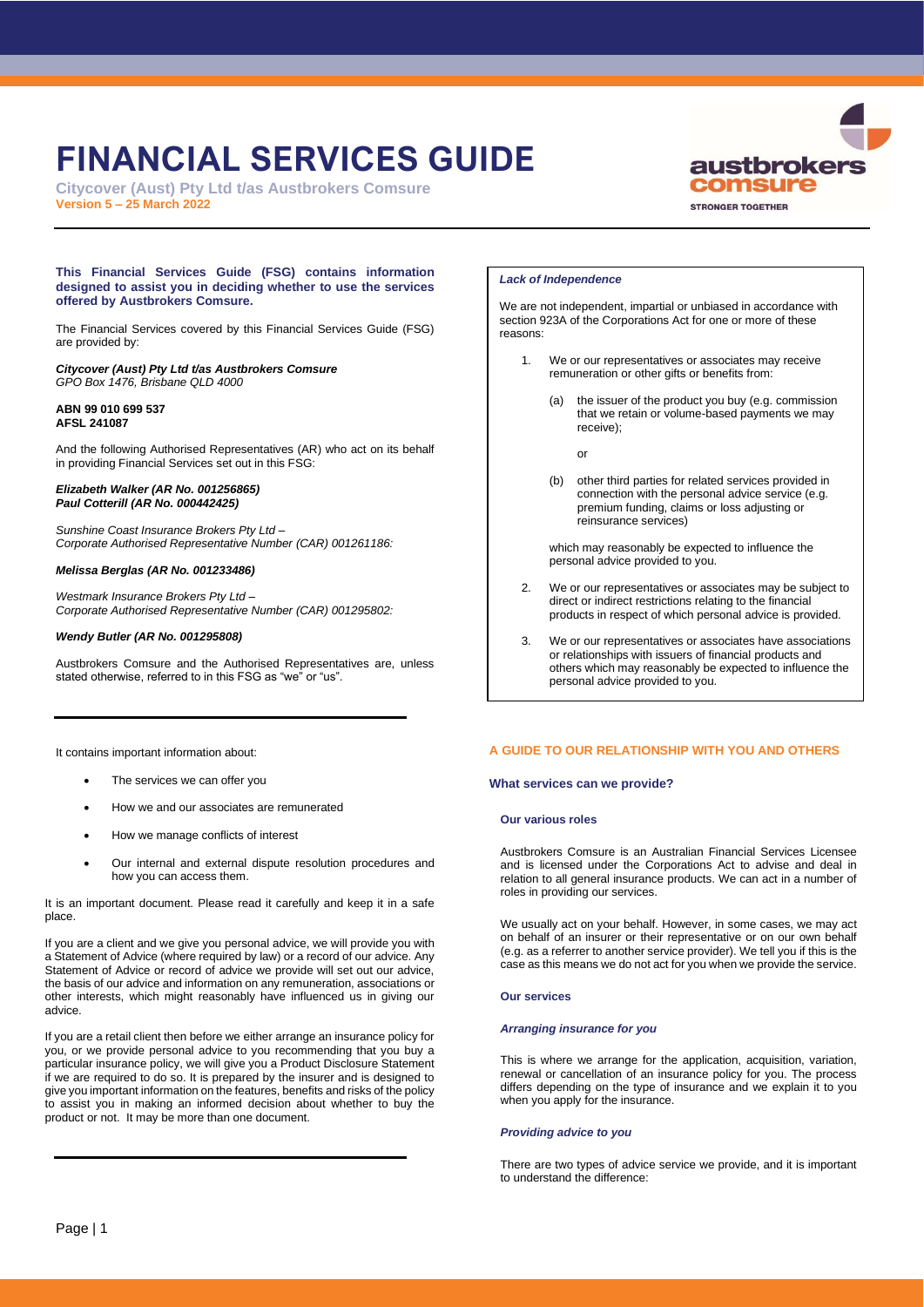

- *Personal advice* this is advice provided by us to you on the suitability of general insurance policies to meet your particular needs. We will agree with you when this service is to be provided and what the scope of our personal advice will be. For example, in some cases we may only provide personal advice on which of a selected list of products is appropriate for you. Before we provide any personal advice, we will need to undertake a needs analysis so we can provide you with appropriate advice
- *General advice* this is where we provide a general recommendation or opinion to you on a general insurance policy which is not based on our consideration of your personal needs. We tell you when this is the case because if general advice is given you need to consider if the general advice and any relevant product is right for your circumstances as we have not done this for you.

In some cases where we arrange more than one policy for you, we may provide personal advice for one policy and general advice for another. We tell you when this is the case.

## *Acting for Insurers*

In some circumstances we may have an agreement with an insurer or their representative to arrange insurance policies on their behalf and not on your behalf. This means that we act for and in the interest of the insurer as our principal in providing the services, not yours.

If we are given a "binding authority" from an insurer, this means we can enter into insurance policies and/or handle or settle claims on their behalf without reference to them, provided it is within the authority they have given us. We will tell you when we act for an Insurer and not for you.

## *Claims Assistance*

We can also assist you when you need to make a claim. If a claim occurs contact us and we can help you decide what to do. We do not do anything without your consent. We provide this assistance as part of our overall service for no separate charge unless we tell you otherwise. We don't provide this service if we no longer act for you.

Any claims documentation, insurance company settlement cheques and other information received by us on your behalf will be provided to you as soon as reasonably practicable.

## *Premium Funding*

In some cases, insurers require the full premium payment up front. Premium funding is one way of not having to pay your premium in one lump sum. You will, however, have to pay interest to the premium funder on the amount borrowed.

We have preferred supplier arrangement with Elantis Premium Funding Limited (ABN 20 002 543 606) ("Elantis"), and Attvest Finance (ABN 99 010 699 537) ("Attvest") for the arrangement of premium funding. In arranging premium funding with Elantis, Attvest or any other premium funder, we do not provide personal advice or represent that any of the funder's products and services are right for you or that they are the most appropriate. You need to make your own decision based on the information provided.

We and AUB Group Limited (ABN 60 000 000715), also have a supplier arrangement with Hunter Premium Funding Pty Limited (ABN 80 085 628 913) ("HPF") for the arrangement of premium funding.

#### **We may provide a variety of services and act in different roles**

It is important to note that given the wide variety of general insurance products available and the need to remain competitive we may provide a variety of the above services to you and act in a variety of roles.

For example, where you require a number of different covers, we may provide personal advice for some products you need and act on your behalf in relation to them. For others we may only provide you with general advice or provide dealing services only and for others only act as agent of the insurer not you. We can provide a further explanation of why this is the case and we make sure we tell you what the service is and our role before or at the time we provide the service.

*Ask us if you need more detailed information or do not understand our explanation.*

## **How can you give us instructions?**

You need to give us instructions in writing by letter or fax or by another method agreed by us. We will tell you what is possible when you contact us.

## **What information do we maintain about you and how can you access it?**

We are committed to protecting your privacy in accordance with the Privacy Act 1988 (Cth) (Privacy Act) and the Australian Privacy Principles (APPs). Where required, we will provide you with a Collection Notice which outlines how we collect, disclose and handle your personal information.

You can also refer to our Privacy Policy available on our website or by contacting us for more information about our privacy practices including how we collect, use or disclose information, how to access or seek correction to your information or how to complain in relation to a breach of the Australian Privacy Principles and how such a complaint will be handled.

*If you would prefer to have a copy mailed to you, please ask us.*

*If you wish to access your file, please ask us.*

#### **How are we remunerated for our services?**

*When we act for you in advising on and/or arranging insurance:*

When we act on your behalf in advising on or arranging insurance we can be remunerated in a number of ways. They can vary according to the service you require and/or our arrangements with the relevant insurer or their representative.

We are remunerated by:

- Commission from the insurer
- Fees we charge you
- In limited cases only, remuneration from an insurer based on the profitability or volume of the business we place with them; or
- A combination of the above.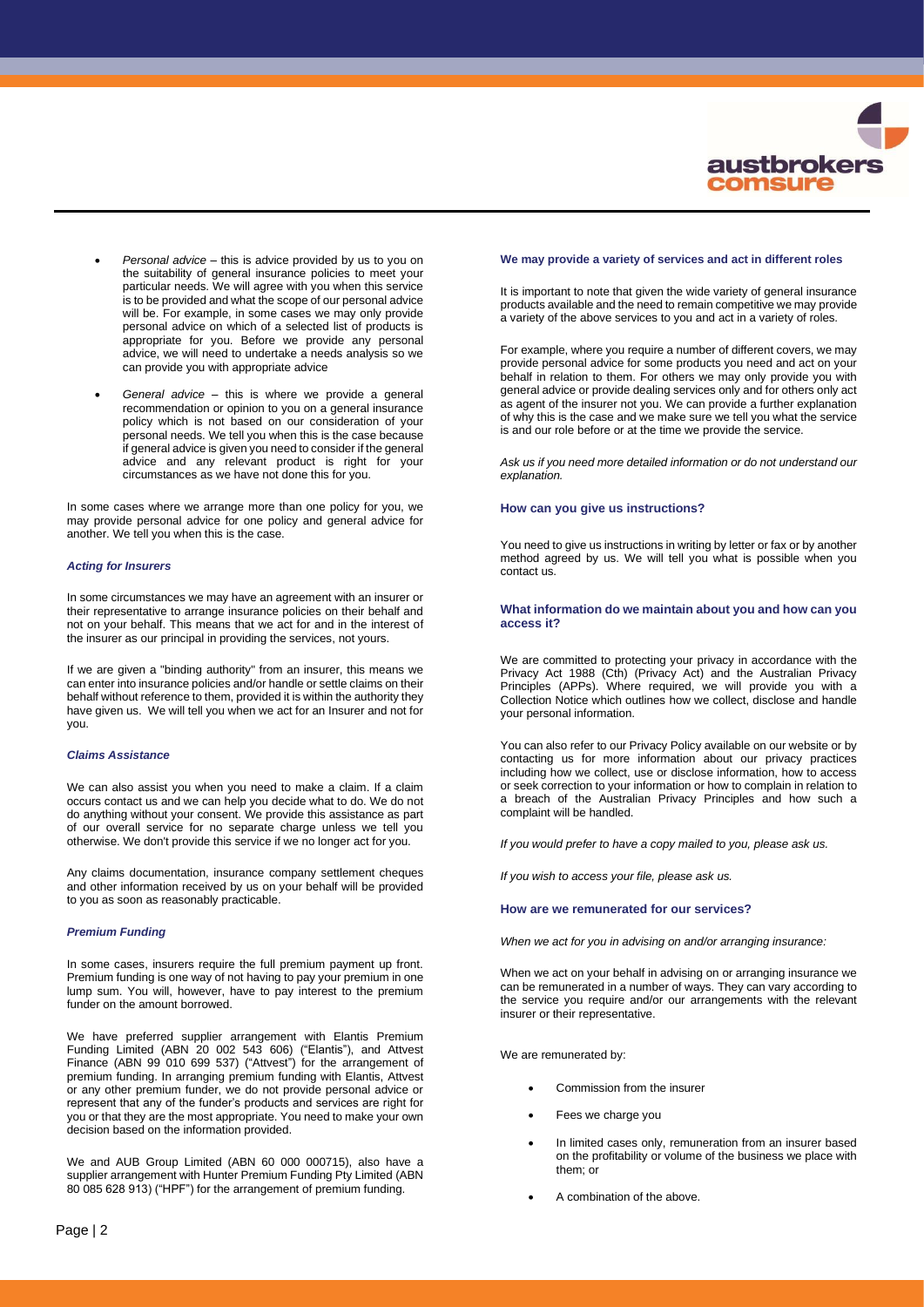

#### Details are provided below on each:

## *Commission paid by the insurer to us*

Unless we tell you in writing that we will provide our service on a "Fee Only - no commission" basis, we are remunerated by commission from the relevant insurer whenever you enter into an insurance policy arranged by us (including renewal and some variations which increase the premium payable).

The commission is a percentage of the insurer's base premium (i.e. premium excluding stamp duty, fire services levy, GST or any other government charges, taxes, fees or levies). Different insurers can agree to pay us different commission rates for the same type of products. The rates also vary for each product type.

The commission does not represent our profit margin as it also reimburses us for administrative and other expenses, we incur in providing our services.

The commission is included in the premium amount set out in your invoice and we receive it when you pay the premium or at a later time agreed with the insurer.

If we act on your behalf and you cancel a policy and obtain a refund of premium, you agree that we can keep our commission If we didn't do this we would not be properly paid for the services we provide to you.

#### *Other remuneration arrangements we have with insurers*

We are also a member of the Austbrokers Network of insurance brokers. AUB Group Limited (ABN 60 000 000 715) (AUB) is the sole shareholder of Austbrokers Member Services Pty Ltd ACN 123 717 653 (AMS), a company that provides marketing, distribution and training services to members of Austbrokers. Some insurers pay a commission to AMS on selected products arranged by members of Austbrokers, being an agreed percentage of the base premium (before government fees or charges). Different insurers may pay different commission rates to AMS.

This money funds the provision of AMS services to Austbrokers members. We and other Austbrokers members benefit from this support and it helps ensure we can continue to provide you with our extensive range of services. Austbrokers members may also be entitled to share in any excess of the commission received by AMS in any one annual period (if any) after deduction of all relevant AMS costs and expenses in providing its services in that period.

The Commission referred to above comprises an amount paid to us for our services based on a percentage of the insurer's base premium. It also includes a commission of up to 1.5% of the base premium paid to AMS. AMS provides marketing, distribution and training services to members of Austbrokers and we may be entitled to share in any excess of its commission each year after deduction of its relevant costs and expenses in that period.

We have an agreement with Hollard Commercial Insurance Pty Ltd (ABN 86 603 039 023 AFSL 474540) under which we may receive an annual profit share in relation to agreed products, including the product recommended. To receive it, we must meet eligibility criteria (e.g. deal with Hollard's as intermediary for the annual period) and meet an agreed profit target. The target is based on an agreed formula (it takes into account matters such as premium received, claims and expenses incurred, etc.) and the amount we receive varies according to the level we exceed the target. The most we can receive is up to 5% of gross

written premiums. We may receive nothing if we don't meet the relevant requirements. Ask us if you need more information.

See below for soft dollar benefits we may receive from insurers and our policy on this.

## *Fees paid by you*

Unless we specifically agree in writing before providing our services to charge on a "Fee Only – no commission" basis, the Fees will be paid in addition to any commission we receive.

We may charge you:

- A broker fee this is an administration fee payable when you enter into an insurance policy
- A pre-agreed set amount for specific services
- An amount based on a pre-agreed rate for the time we spend providing the service; or
- On some other basis agreed with you before we provide the service.

All fees are payable after we have provided the service or at such earlier time, we agree with you in writing and will be noted in the invoice that we send you. The fees are not refundable.

## *Where we act for the Insurer*

Where we act for an insurer, not you, we receive commission from the insurer as our principal and may also charge you an administration fee. The amount of the fee will vary depending on the complexity and type of services that we provide you with. We will tell you how much the fee is before we provide you with the service.

The fee is payable when you buy the policy or at such earlier time as we agree with you in writing. It is noted in the invoice we send you and is not refundable even where you exercise your cooling off right.

#### *Where there is a referral*

Where a third party has referred you to us, we may pay them an agreed percentage of our remuneration. A commission or an agreed fee may also be paid on renewal and in some cases on variation.

If we refer you to another service provider, we will be remunerated by them by way of a commission or fee for doing this unless we tell you we are not. The amount is generally a percentage of their remuneration the amount of which may depend on the circumstances. A commission or an agreed fee may also be paid on renewal and in some cases on variation.

In making any referral we do not advise or represent that their products and services are right for you and take no responsibility for the products and services they may provide to you. You need to make your own decision based on the information they provide.

## *Our staff's remuneration*

Our staff receive an annual salary that may include bonuses based on performance criteria (including sales performance) and achievement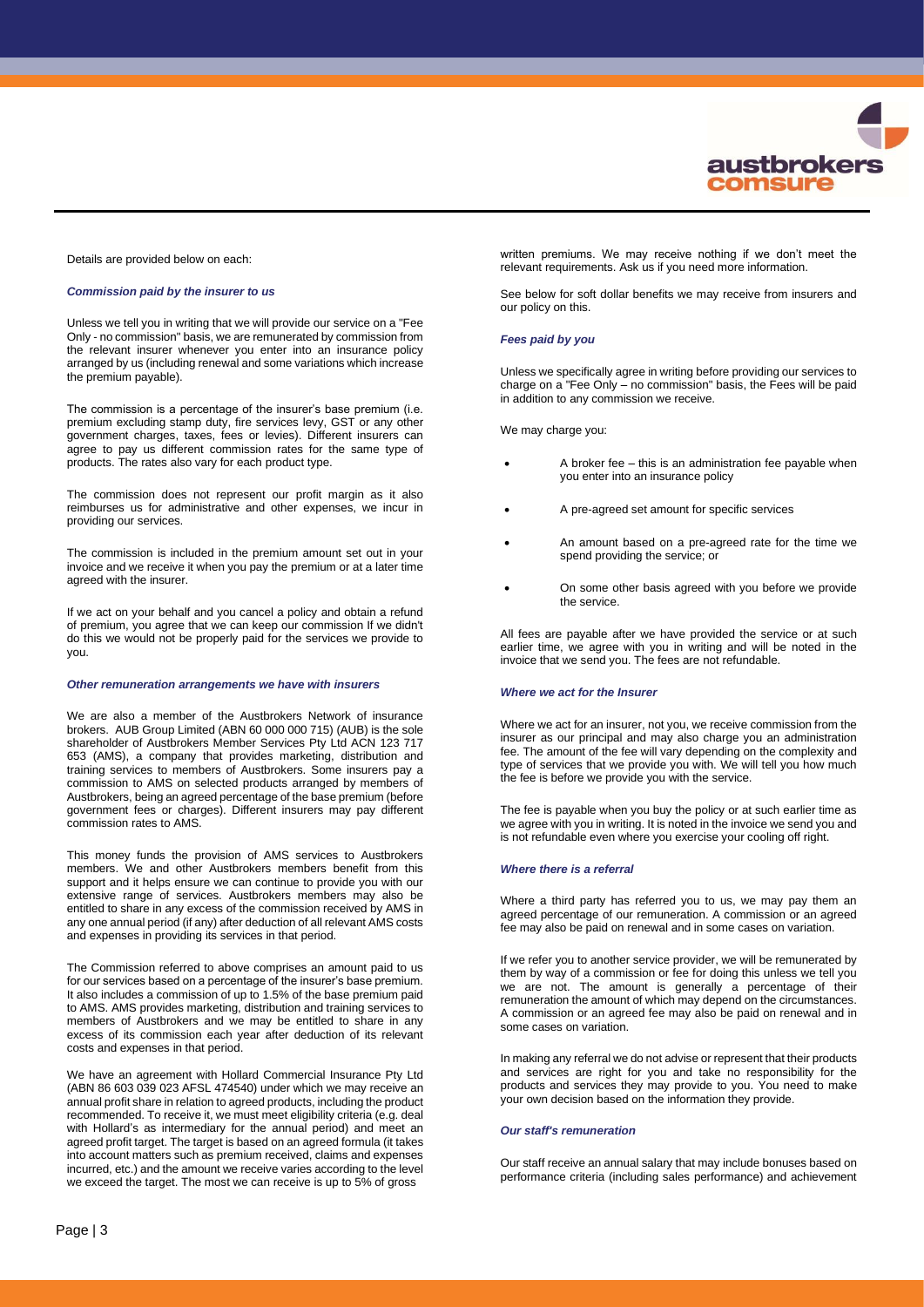

of company goals. They may also receive certain soft dollar benefits described further below.

#### *Receipt of soft dollar benefits policy*

From time to time we and our representatives may also receive what are commonly referred to as "soft dollar benefits" from product issuers and other financial service providers we deal with.

These can include entertainment (e.g. lunches, sporting events, movies etc), conferences (e.g. attendance at a product issuer conference or sponsorship of our AUB Group Annual conference by a product issuer), accommodation and travel, business tools (e.g. software), gifts (e.g. product issuer or service provider branded promotional items and other occasional small gifts such as bottles of wine or hampers on special occasions etc).

These benefits are provided by a wide range of product issuers and service providers. In most cases they relate to our development of an understanding of the product issuer and/or service provider and their product ranges and practices etc. Ultimately, this assists us in better servicing and representing you.

Our policy is that any of the above received by us or our representatives that exceed \$300 per item or transaction in estimated value are potentially material.

This means they must be disclosed to our Conflicts Manager in writing. The Manager determines if appropriate procedures are in place to manage or avoid any potential conflict of interest which might arise. They only approve benefits where this is the case and retain a record of this which you can access on request.

The above restriction does not apply to conferences or functions, the principal purpose of which is professional development and where the right to attend is not based on sales volumes.

#### *Premium Funding*

If we refer you to a premium funder and you enter premium funding arrangements with them, we may receive commission which is a percentage of the amount funded excluding GST. The amount of commission varies depending on our arrangement with the premium funder we refer you to. In some cases, we have a profit share arrangement with the premium funder where we receive a percentage of any profit the premium funder makes on the funds loaned by persons we refer to them. We may receive soft dollar benefits from them too.

If you use Hunter Premium Funding Ltd (Hunter), we receive:

- A payment based on the interest earned on the premium funding by Hunter each month
- A commission which is a percentage of the amount of funding provided to you
- A payment based on a percentage of all outstanding loans less any cancelled or terminated loans; and
- A payment based on a percentage on certain general insurance business placed by Austbrokers Network with certain division of Allianz Insurance Limited.

AUB Group Limited receives certain upfront payments from Hunter for entering into (or renewing) a preferred premium funding distribution arrangement with Hunter. We are owned partly by AUB Group Limited and benefit from any profit made by this entity due to this arrangement.

We have a preferred supplier arrangement with Elantis Premium Funding Limited ("Elantis") for the arrangement of premium funding. In arranging premium funding with Elantis, or any other premium funder, we do not provide personal advice or represent that any of the funder's products and services are right for you or that they are the most appropriate. You need to make your own decision based on the information provided.

*If you need more information or explanation of the above, please ask us.*

#### *Further information about remuneration received by us or others*

Where we don't provide you with personal advice as a retail client you can ask us to give you more particulars of our remuneration (including commission) or other benefits within a reasonable period after receiving this FSG and before we provide you with the financial service to which this FSG relates, unless we agree otherwise.

If we provide you with personal advice as a retail client, then at the time the advice is provided to you, or as soon as practicable afterwards, we will tell you either:

- the amount of any remuneration (including commission) or other benefits we or other persons receive that might reasonably be expected to be, or have been capable of, influencing us in providing the advice; or
- if the amount is not known, the manner of calculation.

## **Money Handling Arrangements**

We handle all money received from you or the insurer in relation to insurance in accordance with the requirements set out by the Corporations Act 2001 (Cth). We keep any interest earned on any amounts held by us on your behalf or on behalf of the insurer.

The length of time we hold any money can vary according to the type of insurance and the different arrangements we have in place with insurers.

## **Do we have any relationships or associations with issuers or related bodies corporate that might influence our service or advice?**

We are a member of the AUB Group of Insurance Brokers.

In some cases, we may refer you to or advise you to use the services of one of our related body corporates. They may act as agent of the insurer and you will be told when this is the case. As a member of the same corporate group we may indirectly benefit from any such referral or advice if it improves the group performance.

Please refer to our remuneration section for the normal benefits we can receive under such arrangements.

## **How do we manage Conflicts of Interests?**

We take any potential conflicts of interest seriously and have a Conflict of Interest Policy which we and our representatives must comply with and you can access by contacting us. Compliance is audited on a regular basis.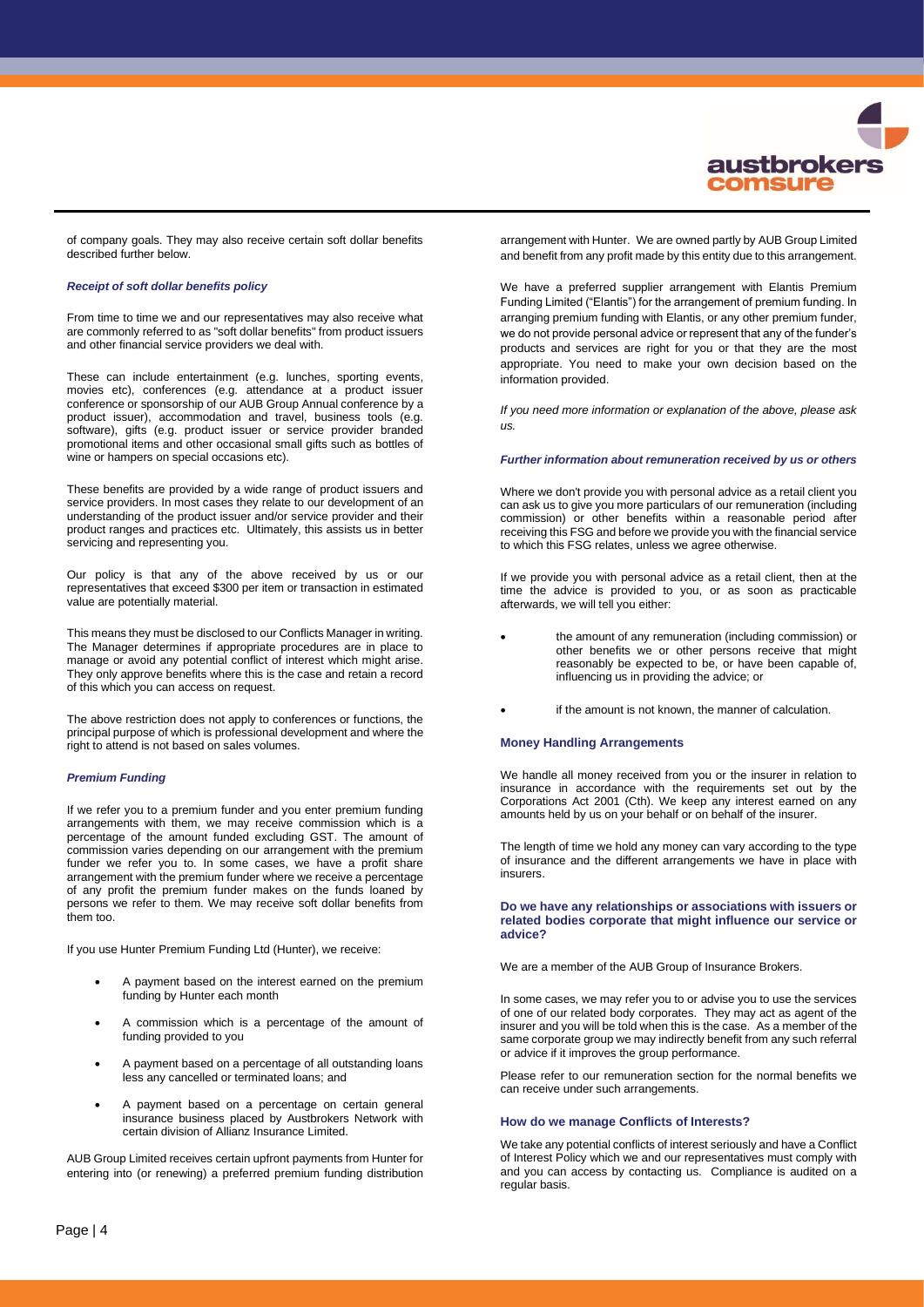

Conflicts of interest are circumstances where some or all of your interests as our client, are or may be inconsistent with, or diverge from, some or all of our interests.

Our procedures and training are all designed to properly manage any conflict of interest and it is important to note that we have legal duties we owe you when we act as your professional adviser. We treat these very seriously.

A key conflict faced when we act on your behalf is where we receive benefits from someone other than you – this can potentially influence us to act in their or our interests rather than yours. Where we arrange a policy, an insurer can pay us commission (see above for details). It is the major form of insurance broker remuneration and can create a potential conflict of interest because it may be in our interest to recommend the product issuer or service provider that pays us the most because it increases our remuneration. This may not be in your interest in certain circumstances.

Another key conflict is where we may be seen to favour the interest of one client or group of clients over another because it is in our interests to do so. Due to the extensive number of our clients and their varied requirements, we have a variety of procedures in place to manage these potential conflicts of interest. For example, we tell you about our remuneration arrangements in this Guide and you can ask for more detailed information if you need it before you proceed.

If we provide you with personal advice, we have a legal duty as a professional to put your interests ahead of our own and can only provide you with advice that is appropriate for you. This obligation also extends whereby we represent the interests of one or more clients involved in a transaction. We and our representatives are trained in this important duty and compliance with it is monitored regularly.

*Should you have any questions, please ensure you ask us.*

## **Cooling off Period**

A cooling off period may apply to an insurance policy issued to you as a retail client. During the period you may return the policy. Details of your cooling off rights are included in the relevant Product Disclosure Statement document.

In some cases, an insurer can deduct certain amounts from any refund.

*Ask us if you do not understand the right.*

## **Other terms of our service**

#### *Important Information about your insurance*

You must read the Important Information about your insurance document we give you (tell us if you have not received it) and ask us if you have any questions or do not understand anything we have set out in that document. It will help you understand some important matters about your insurance.

#### *Misstatement of Premium*

We try to tell you the correct amounts of premium and statutory and other charges that apply to your insurance. In the event that we misstate that amount (either because we have made an unintentional error or because a third party has misstated the amount), we reserve the right to correct the amount. Where permitted by law, you shall not hold us responsible for any loss that you may suffer as a result of any such misstatement.

## *Professional indemnity insurance arrangements*

We and our representatives are covered under professional indemnity insurance that complies with the requirements of section 912B of the Corporations Act.

The insurance (subject to its terms and conditions) will continue to cover claims in relation to our representatives/employees who no longer work for us (but who did at the time of the relevant conduct).

#### *NIBA Code of Conduct & Code of Practice*

Austbrokers Comsure is a proud member of the National Insurance Brokers Association (NIBA) and are bound by their Code of Conduct.

We also subscribe to the Insurance Brokers Code of Practice (the Code). The Code sets out standards for Brokers to follow when dealing with clients including requirements to inform clients of remuneration arrangements and any conflict of interest.

*A copy of The Code is available fro[m www.niba.com.au](http://www.niba.com.au/) or by contacting our office.*

#### **Complaints and Disputes**

If you have any complaints about the service provided to you, you should take the following steps.

#### **1. Contact us and tell us about your complaint;**

2. If your complaint is not satisfactorily resolved within 24 hours, please contact our Complaints Officer, on telephone number 1800 122 194 or put your complaint in writing and send it to the Complaints Officer at: Austbrokers Comsure, GPO Box 1476, Brisbane, QLD 4000. Please mark the envelope "Notice of Complaint". We will try and resolve your complaint quickly and fairly.

We subscribe to Insurance Brokers Code of Practice and the Australian Financial Complaints Authority (AFCA) a free customer service. If your complaint is not successfully resolved by our office within 30 days from the date reported to our office, it can be referred to AFCA to assist in making an independent assessment of your issue(s).

Online: [www.afca.org.au](http://www.afca.org.au/) Email: [info@afca.org.au](mailto:info@afca.org.au) Phone: 1800 931 678 Mail: Australian Financial Complaints Authority GPO Box 3 Melbourne VIC

## **Any Questions?**

If you have any further questions about this Financial Services Guide, please contact us on our phone number 1800 122 194.

*Please keep this document for your reference and any future dealings with Austbrokers Comsure.*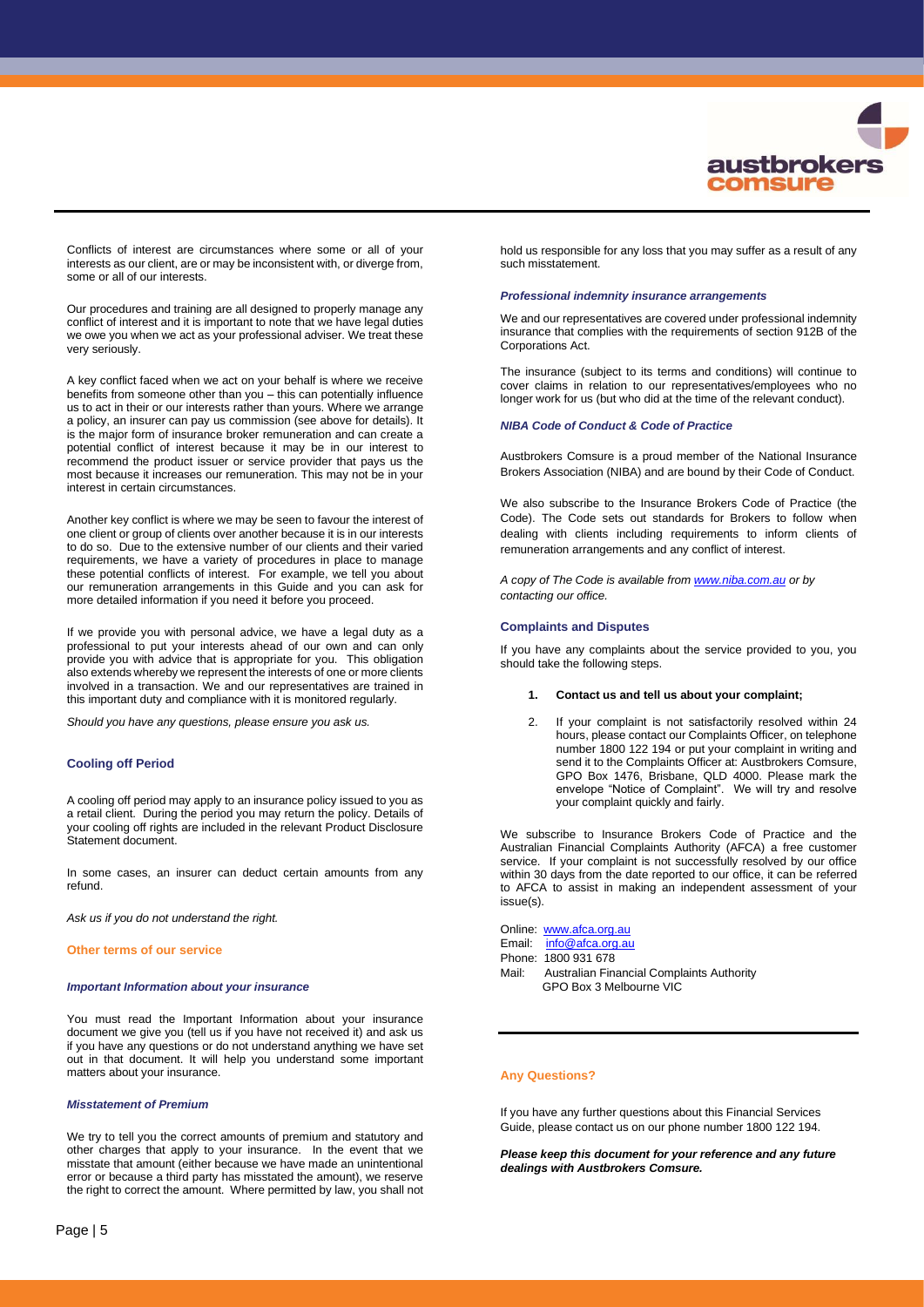

# **PRIVACY COLLECTIONS NOTICE**

At Austbrokers Comsure (ABN 99 010 699 537), we are committed to protecting your privacy in accordance with the Privacy Act 1988 (Cth) (Privacy Act) and the Australian Privacy Principles (APPs). This Privacy Notice outlines how we collect, disclose and handle your personal information (including sensitive information) as defined in the Act.

#### **Why we collect your personal information**

We collect your personal information (including sensitive information) so we can:

- Identify you and conduct necessary checks (including where required by the Anti-Money Laundering and Counter-Terrorism Financing Act 2006 and other legislation)
- Determine what service or products we can provide to you e.g. our insurance broking services, insurance intermediary services, funding services, claims management services, risk management and other consulting services
- Issue, manage and administer services and products provided to you or others, including claims investigation, handling and settlement
- Improve our services and products e.g training and development of our representatives, product and service research and data analysis and business strategy development; and
- Provide you with information and to tell you about our products, services or events or any other direct marketing activity (including third party products, services and events which we consider may be of interest to you).

# **What if you do not provide some personal information to us?**

If the required personal information is not provided, we or any involved third parties may not be able to provide appropriate services or products. If you do not provide the required personal information we will explain what the impact will be.

#### **How we collect your personal information**

Collection can take place by telephone email, or in writing and through websites (from data you input directly or through cookies and other web analytic tools).

Unless it is unreasonable or impracticable for us to do so, or as provided otherwise under this Privacy Notice or our Privacy Policy, we will collect your information directly from you or your agents.

We may obtain personal information indirectly and who it is from can depend on the circumstances. We will usually obtain it from another insured if they arrange a policy which also covers you, related bodies corporate, referrals, your previous insurers or insurance intermediaries, witnesses in relation to claims, health care workers, publicly available sources, premium funders and persons who we enter into business alliances with.

We attempt to limit the collection and use of sensitive information from you unless we are required to do so in order to carry out the services provided to you. However, we do not collect sensitive information without your consent.

If you provide us with personal information about another person you must only do so with their consent and agree to make them aware of this privacy notice.

#### **Who we disclose your personal information to?**

We share your personal information with third parties for the collection purposes noted above where it is reasonably necessary for, or directly related to, one or more of our functions or activities.

We do not use or disclose personal information for any purpose that is unrelated to our services and that you would not reasonably expect (except with your consent). We will only use your personal information for the primary purposes for which it was collected or as consented to.

We usually disclose personal information to third parties who assist us or are involved in the provision of our services and your personal information is disclosed to them only in connection with the services we provide to you or with your consent. We may also disclose it for direct marketing purposes.

These third parties can include our related companies, our agents or contractors, insurers, their agents and others they rely on to provide their services and products (e.g. reinsurers), premium funders, other insurance intermediaries, insurance reference bureaus, loss adjusters or assessors, medical service providers, credit agencies, lawyers and accountants, prospective purchasers of our business and our alliance and other business partners.

These parties are prohibited from using your personal information except for the specific purpose for which we supply it to them and we take such steps as are reasonable to ensure that they are aware of the provisions of our Privacy Policy in relation to your personal information.

We also use personal information to develop, identify and offer products and services that may interest you, conduct market or customer satisfaction research. From time to time we may seek to develop arrangements with other organisations that may be of benefit to you in relation to promotion, administration and use of our respective products and services. We do not use sensitive information to send you direct marketing communications without your express consent.

Any personal information provided to us may be transferred to, and stored at, a destination outside Australia, including but not limited to New Zealand, Sri Lanka, Singapore, United Kingdom and the United States of America. Details of the countries we disclose to may change from time to time. You can contact us for details. Personal information may also be processed by staff or by other third parties operating outside Australia who work for us or for one of our suppliers, agents, partners or related companies.

When we send information overseas, in some cases we may not be able to take reasonable steps to ensure that overseas providers do not breach the Privacy Act and they may not be subject to the same level of protection or obligations that are offered by the Act. By proceeding to acquire our services and products you agree that you cannot seek redress under the Act or against us (to the extent permitted by law) and may not be able to seek redress overseas. If you do not agree to the transfer of your personal information outside Australia, please contact us.